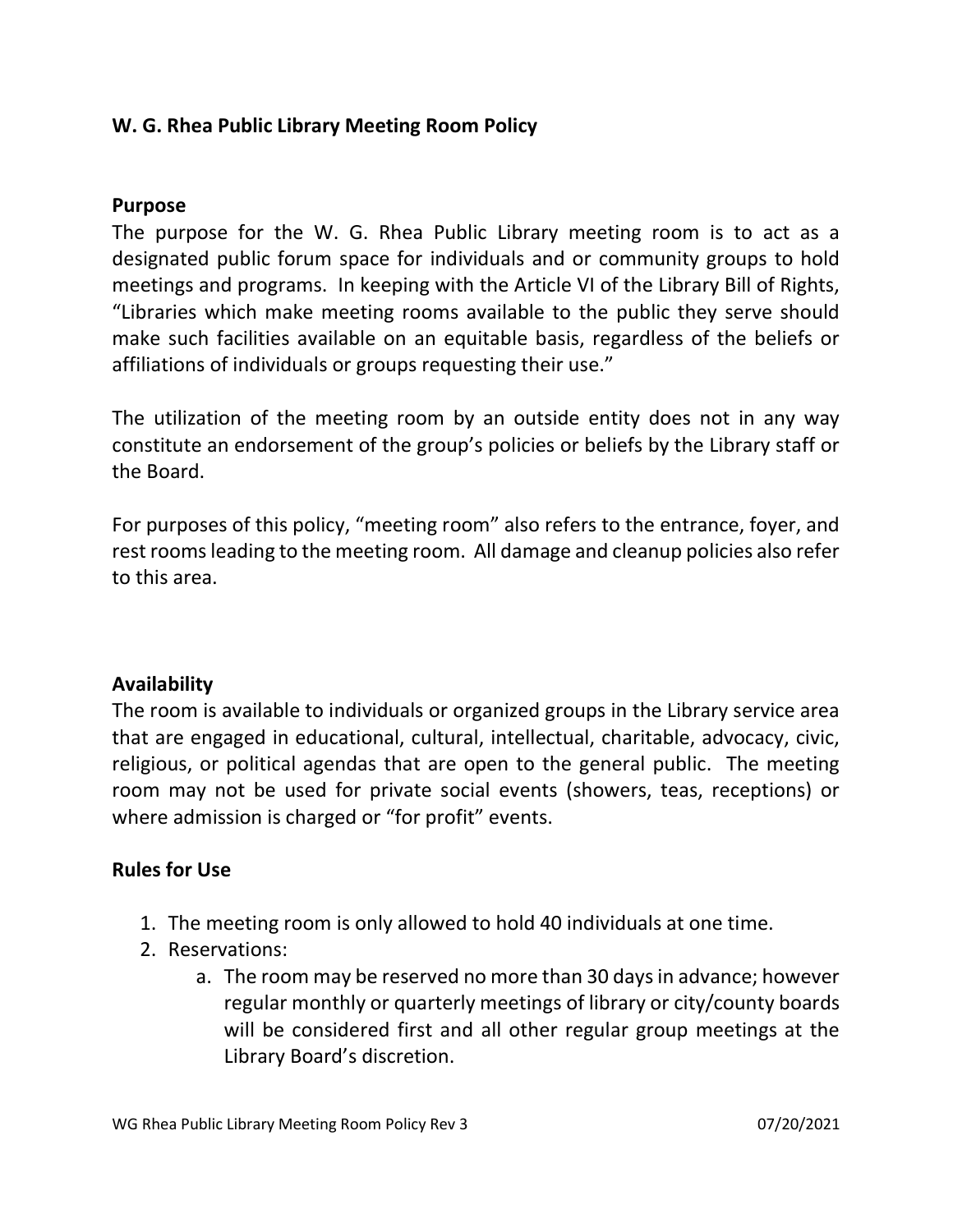- b. Reservations may be made over the phone; however, the sponsor of the event must complete and sign the Meeting Room Reservation Form in person at the Library prior to the meeting. Individuals are required to meet a minimum age requirement of 18 years to place a reservation. A copy of the Meeting Room Rules must be read by sponsor. Ignorance of the rules is not an acceptable reason for violation of the rules for utilization of the Library meeting room. The library retains the right to revoke privileges for groups that violate the rules.
- c. Requests are made on "first come, first served" basis. A call of inquiry of availability does not constitute a room reservation.
- d. A reservation is finalized with the library receipt of the Signed Meeting Room Reservation Form and the entry of the event into the Meeting Room Calendar.
- e. Meeting Room cancellations may be made up to 24 hrs. prior to the reservation either in person or by phone. Failure to notify the library of cancellations may result in forfeiture of future bookings.
- 3. To assure availability to all community organizations, no single organization, club, board, or group may schedule the meeting room more frequently than once a month.
	- a. Exceptions will be the Library Board, its committees and subcommittees, Friends of the Library, Library Staff Members, and the Regional Library Staff. These groups will have priority for the utilization of the meeting room.
	- b. The Board of Trustees reserve the right to require any applicant group to supply a certificate of insurance, from a licensed insurer, if deemed applicable.
- 4. Business may not sell products nor charge for services/consultations rendered.
- 5. "For Profit" organizations and businesses may use the meeting room for a fee. Fees are \$25 for less than 4 hours and \$50 for 4 plus hours.

# Decorations:

Absolutely no tape or other sticky substance may be applied to any surface in the meeting room. No items may be hung from the ceiling. Any and all decorations planned by the sponsoring organization /group must have prior approval from the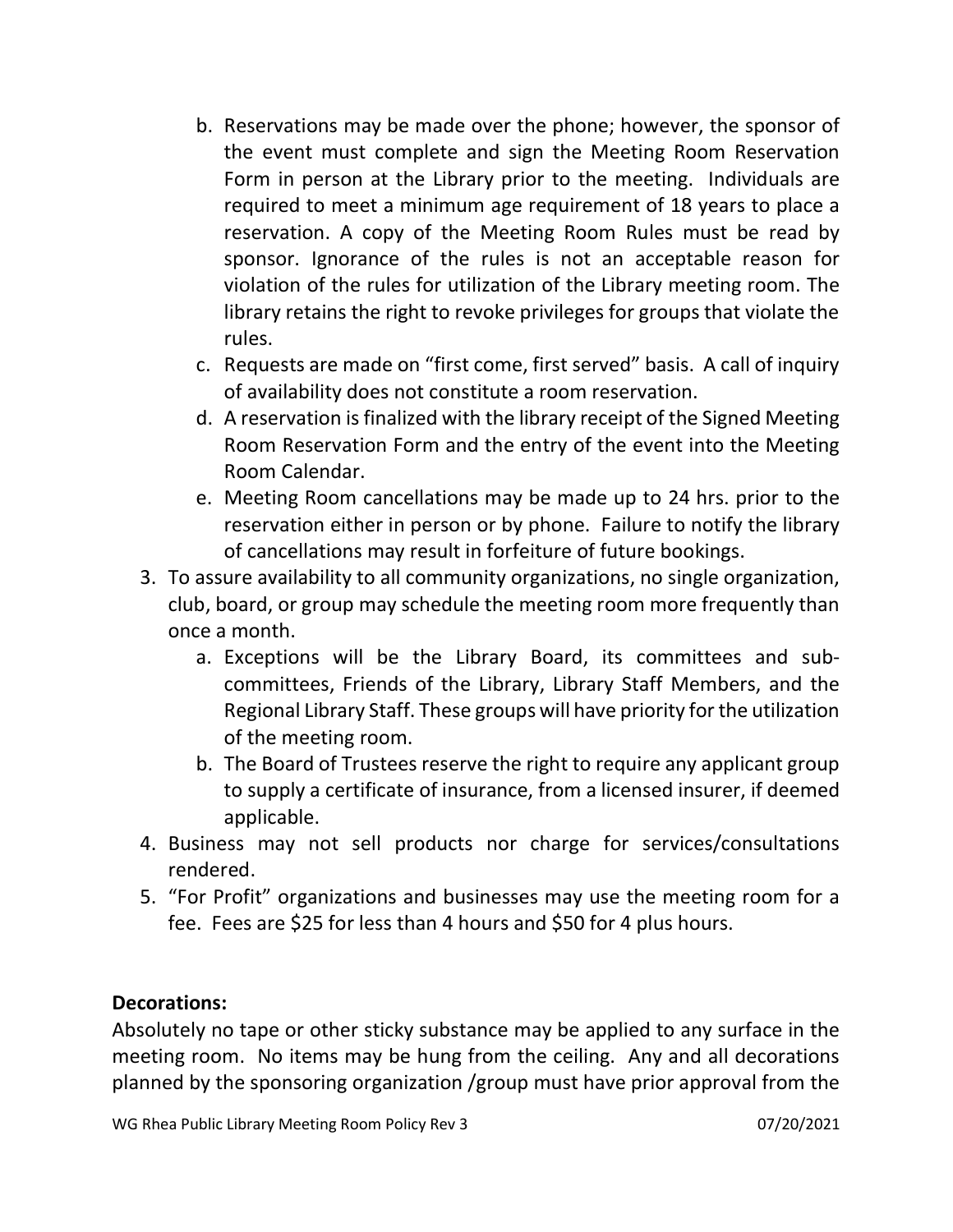Library Director. Lighted candles or flames are not permitted to be used in the Meeting Room.

## Food:

When food is allowed, it must be approved by the Library Director. Refreshments may be served and shall be provided by the group, with the following provisions: (1) Refreshments plan must be submitted in writing one week prior to the event, (2) No fruit punch or other liquid that is red in color may be served, (3) There must be no charge for the refreshments, (4) No alcoholic beverages may be served, (5) no cups, napkins, or utensils belonging to the library and stored in the meeting room may be used, (6) No food or dishes of any kind may be put directly on the surface of the computer tables (please use white plastic tables or counter top).

### Tobacco Products:

No tobacco or vapor products are allowed inside the building. No Exceptions.

## Cleanup:

Garbage must be bagged in heavy garbage bags (provided by sponsors) and left in the foyer by the sponsoring organization. A broom and dust pan will be made available. People using the room shall leave it in a neat, clean, and orderly condition. The room will be inspected, prior to the event, by library staff and the organization representative to assure that the room is clean and in proper order. After inspection, any conditions are to be noted and signed by both the library staff member and the organization representative.

### Rearrangement of Furniture:

Chairs and tables may be arranged as needed for the meeting. The room must be returned to the original setting immediately after the event by the sponsoring organization.

### Damage:

Any damage that occurs during an event is the sole responsibility of the sponsoring organization and the representative, who signed Meeting Room Reservation Form, even though the damage might have been caused by another person(s) attending the event, including children. Any damage must be reported to the library staff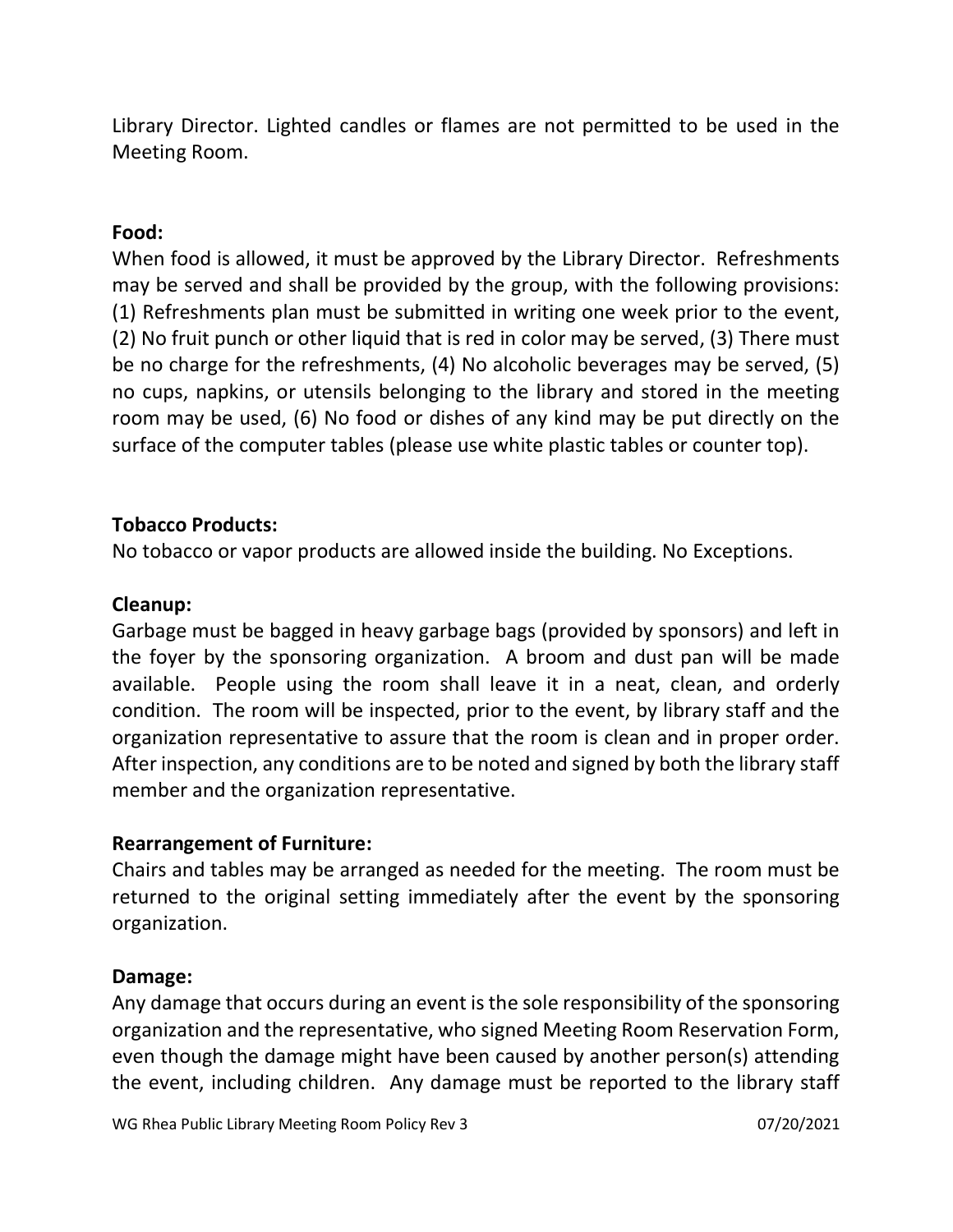immediately. Work, repair damage, replacement of damaged items or building structure will be completed by persons or companies chosen by the Library Board.

Immediately after the event, if there is garbage or any type of mess remaining, including restrooms, that must be cleaned by the Library, there will be a \$100 fee. If there is any type of damage whatsoever to the building or furniture after the event, the organization will pay for repairs and /or replacement and will not be allowed to use the room for future events/meetings.

### Keys:

The person in the organization sponsoring the event must sign the Library Key Responsibility Statement to receive a key. If the group is beginning a meeting before 4:30 pm, this must be completed in ample time to sign release and read the rules.

The keys must be returned to the library staff immediately, if the library is still open or early the day after the event or placed in the drop box.

NOTE: The group representative must read and sign the Library Key Responsibility Statement prior to receiving the key.

### Liability:

The Library Board or the Library staff does not assume any liability or responsibility for any injuries incurred before, during, or after the event of any individual attending a meeting. The library does not allow users to leave children unattended in the library during the meetings.

### Articles in the Meeting Room:

The Library Board nor the Library staff is not responsible for any equipment, supplies, materials, clothing, or other items left at Library by any group or individual attending a meeting.

#### Technology:

The use of library devices and/or technology must be requested at time reservations are made. All use is under the discretion of the Director and the Library technology staff.